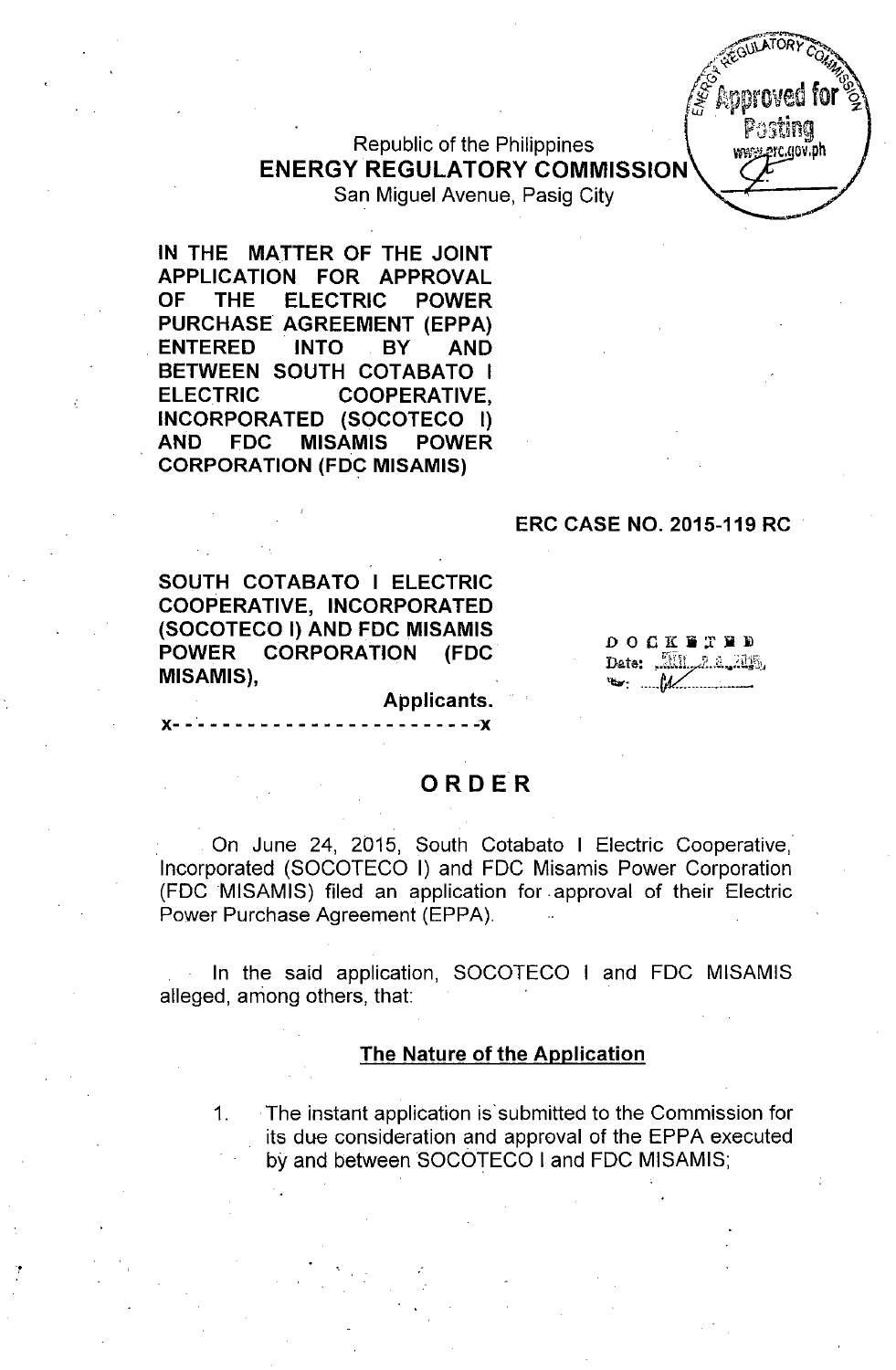## The Applicants

the Council

- 2. SOCOTECO I was created pursuant to the provisions of the National Electrification Administration Act (R.A. 6038), as amended by Presidential Decree No. 269. Pursuant to this decree, it was incorporated and registered on August 31, 1971 with principal office at Koronadal City, South Cotabato. It serves the power requirements of the City of Koronadal and the Municipalities of Banga, Norallah, Surallah, Tampakan and Tantangan, all in the Province of South Cotabato;
- 3. FOC MISAMIS is a corporation duly organized and existing under the Philippine Laws, with principal office address at 23'd Floor, PBCom Tower, 6795 Ayala Avenue corner V.A. Rufino St., Makati City. It was formerly known and registered under the names Green Renewable Power Holdings, Incorporated and Strong Field Energy Corporation. It is a wholly-owned subsidiary of FOC Utilities, Incorporated;

## Compliance with Pre-filing Requirements

- 4. In compliance with Rule 6 of the ERC Rules and in support of the instant application for approval of the EPPA, copies of the instant application (including Annexes) were furnished to the respective legislative bodies of the City of Koronadal, and the Province of South Cotabato, where SOCOTECO I principally operates;
- 5. Likewise, a copy of the instant application '(including Annexes) was furnished to the Legislative Body of the City of Makati where FOC MISAMIS principally operates;
- 6. The entire application, excluding the Annexes, was published in a newspaper of general circulation within the franchise area or area where SOCOTECO I and FOC MISAMIS principally operate;

I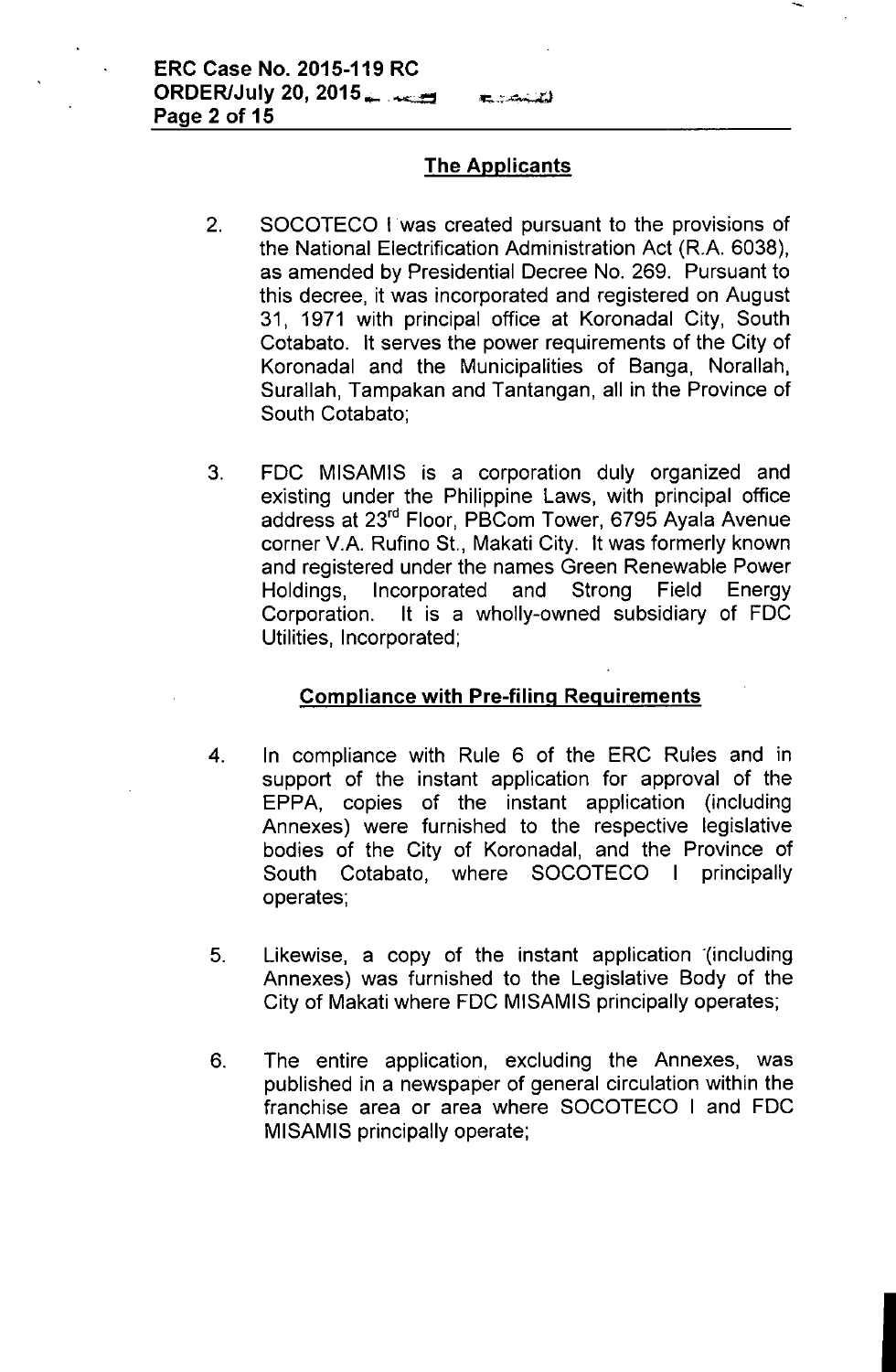## SOCOTECO I Power Situation

- 7. Since 2010, the Mindanao Grid has been experiencing a significant shortfall in power supply causing widespread power interruption. The existing capacity in the Island is composed of more than fifty percent (50%) hydroelectric power plant which is dependent on the availability of water and affected by weather conditions. Based on the  $2012-2030$  Supply  $-$  Demand Outlook issued by the Department of Energy (DOE), a total of 1,600 MW additional capacities are needed during the planning period to meet the electricity demand and the required reserve margin of the grid;
	- 8. SOCOTECO I is requiring an annual energy of 208,796 MWh and an annual demand of 37.75 MW for 2015. Its power supply is currently sourced from the Power Sector Assets and Liabilities Management Corporation (PSALM) Therma Marine, Incorporated (TMI) and Mapalad Power Corporation (MPC). For 2014, it has existing power supply agreements for a total of 145,237 MWh contract energy. Its average demand of 20.65 MW with PSALM/National Power Corporation (NPC) will expire in December 2016. With the privatization of the PSALM/ NPC generation plants and coupled with the insufficiency of supply in Mindanao, it has become increasingly difficult for PSALM to sustain the demands of its Mindanao customers. As it is, PSALM can no longer supply the electric power requirements of its existing customers including SOCOTECO I. PSALM confirmed that it has insufficient capacity to supply the additional power requirements of Mindanao distribution utilities beyond the contracted energy and equivalent demand in its existing Contracts for the Supply of Electric Energy (CSEEs);

I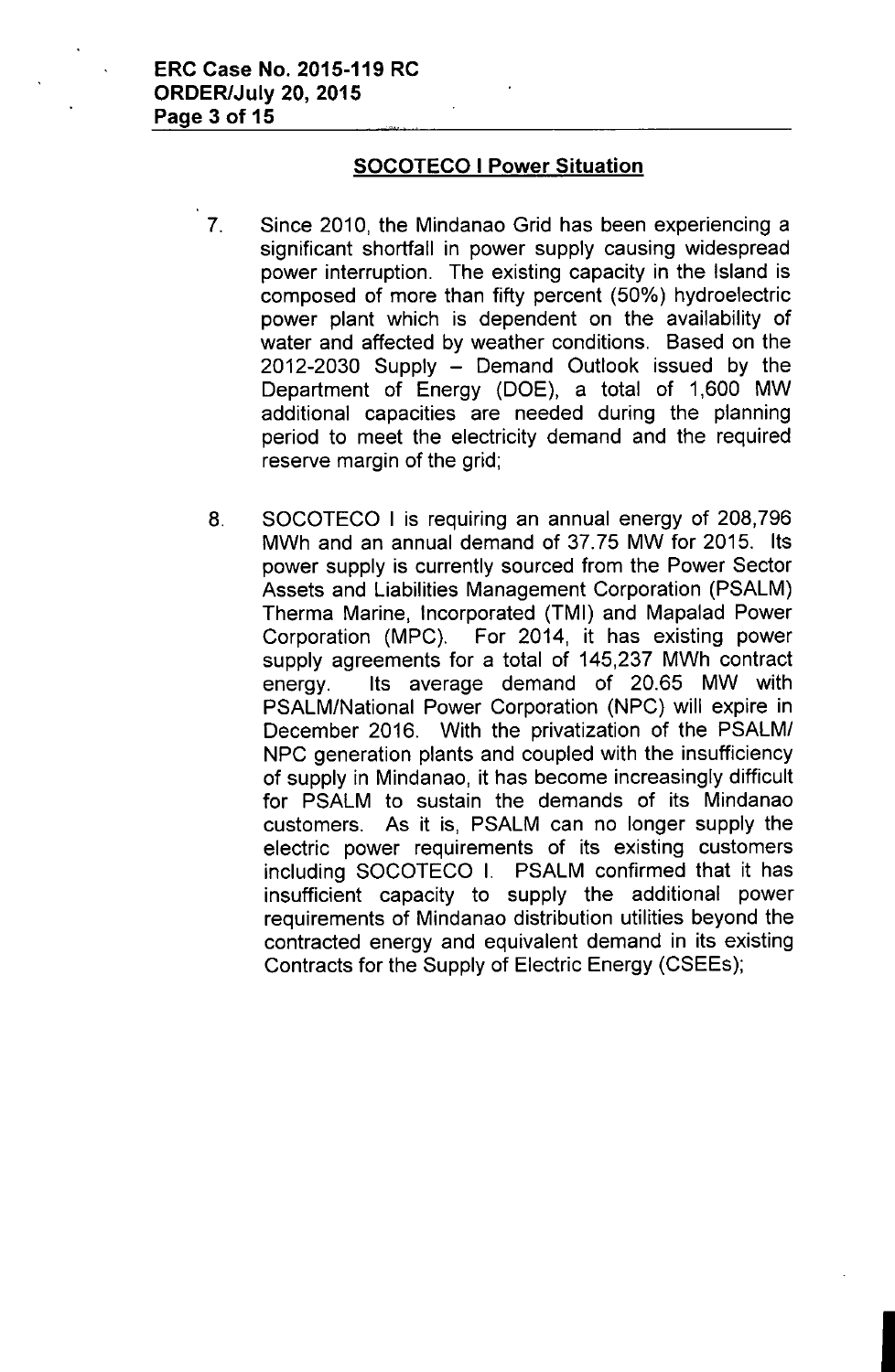#### **ERC Case No. 2015-119 RC ORDER/July 20,2015 Page 4 of 15**

À.

- 9. Based on its actual and forecasted load data, SOCOTECO I's demand requirements for years 2010 to 2040 are increasing. In order for SOCOTECO I to comply with its obligations to its member-consumers [Sec. 1, Department of Energy (DOE) Department Circular No. 2003-12-011 $1^1$  and ensuring that its requirements are fully covered by supply contracts (Sec. 4.3, DOE Department Circular No.  $2010-03-0003)^2$ , it should secure a power supply agreement of about 37.75 MW;
- 10. Based on its actual and forecasted load data, SOCOTECO I's demand requirement is expected to grow every year, from 37.75 MW in 2015 to 73 MW in 2040;
- 11. Given its demand growth and in order to obtain a secure and adequate supply of electricity for its memberconsumers during this time, SOCOTECO I sought out other generation companies and sources of electricity in the Mindanao Grid and solicited offers and/or expressions of interest from these power suppliers to supply its growing power requirements;
- 12. Among the offers that SOCOTECO I considered was from FDC MISAMIS which made an offer to supply its power requirements. FDC MISAMIS is committed to construct a 405 MW Coal-Fired Power Plant in the PHIVIDEC Industrial Estate in Misamis Oriental. The power plant is scheduled to be commissioned in 2016;
- 13. SOCOTECO I thoroughly evaluated all the offers/expressions of interest it received and determined that FDC MISAMIS's offer is the most advantageous to its member-consumers;

All distribution utilities must henceforth take cognizance and assume full responsibility to forecast, assure and contract for the supply of electric power in their respective areas to meet their obligations as distribution utility (Sec. 1, DOE Department Circular No. 2003-12-011)

 $2$  Ensure that the power requirements within their franchise areas are adequately covered by supply contracts or spot purchases from the WESM at all times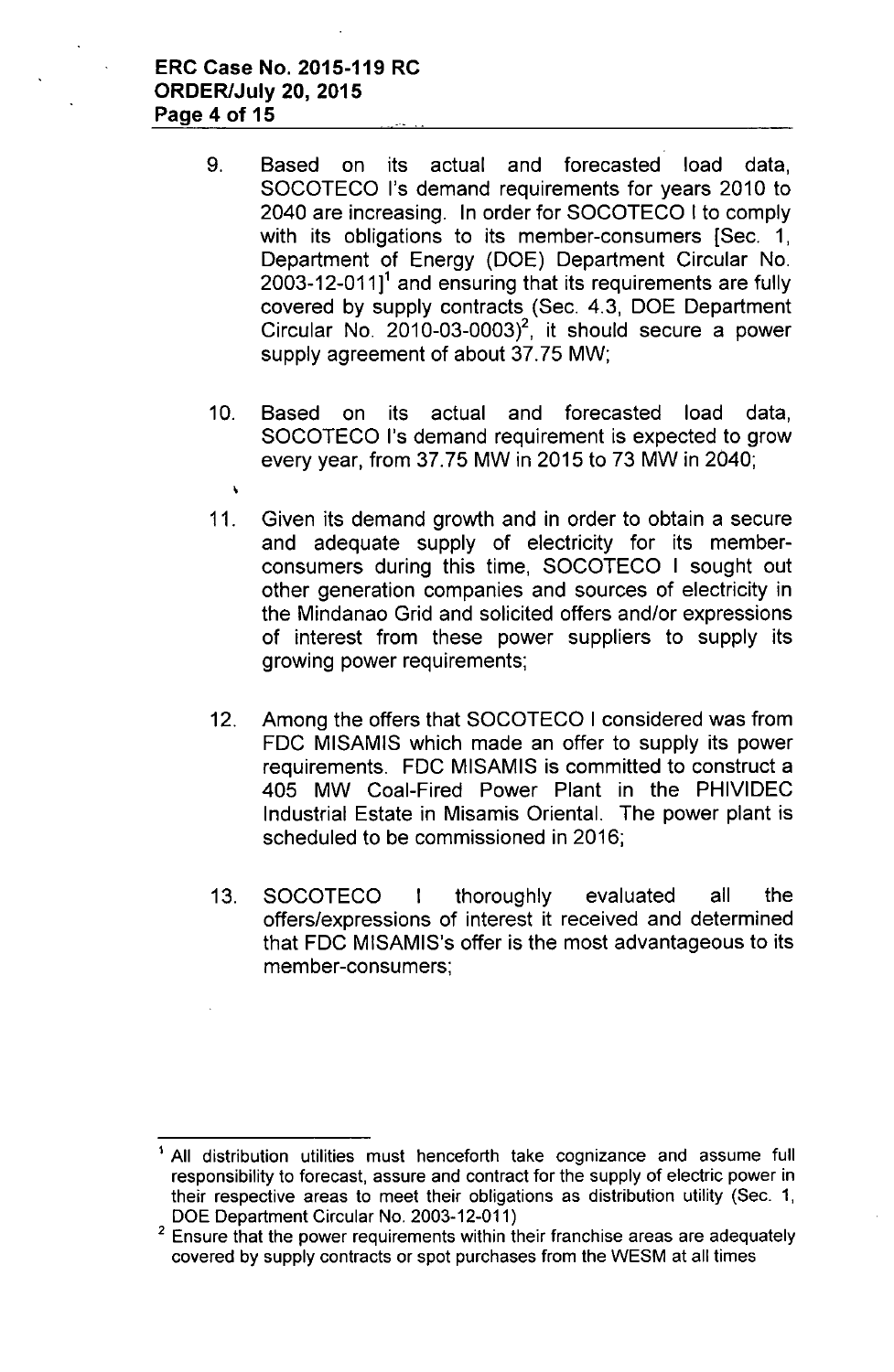14. SOCOTECO I has forecasted and simulated the effect of the inclusion of the power supplied by FOC MISAMIS on its generation costs upon the commercial operation of the power plant, taking into consideration the reduced supply from PSALM and the expected commercial operation of FOC MISAMIS, to wit:

## Rate Impact Analysis

| <b>Particulars</b>                                                        |        | 2018                     | 2019   |
|---------------------------------------------------------------------------|--------|--------------------------|--------|
|                                                                           |        | PhP/kWh                  |        |
| Total Average Generation Rate with FDC MISAMIS                            | 6.6221 | $6.2522$ 6.3842          |        |
| Average Generation Rate without FDC MISAMIS                               |        | 6.0279   5.2480   5.2581 |        |
| Increase/(Decrease) in Generation Rate with FDC MISAMIS   0.5942   1.0042 |        |                          | 1.1261 |

## The EPPA

15. After extensive negotiations with FOC MISAMIS, SOCOTECO I signed on February 20, 2013, an EPPA with FOC MISAMIS for a contracted demand of 10 MW for twenty-five (25) years;

### *Executive Summary*

16. The EPPA governs the relationship between Supplier and Customer for the sale of electric power. The electric power supply will be drawn from the  $3 \times 135$  MW CFB Coal-fired power plant to be constructed, owned and operated by FOC MISAMIS. During plant outage, replacement power will be sourced from other facilities of the FOC MISAMIS, or of any third party, including the Wholesale Electricity Spot Market (WESM) or its equivalent. The commencement of the obligation of FOC MISAMIS to deliver of electric power to its customers is subject to the satisfaction of conditions precedent, including the declaration of the commercial operation of the power plant. Generation Charges for pre-commercial operation and during commercial operation are computed separately. The EPPA is subject to customer's security deposit, assignment, termination and buy-out;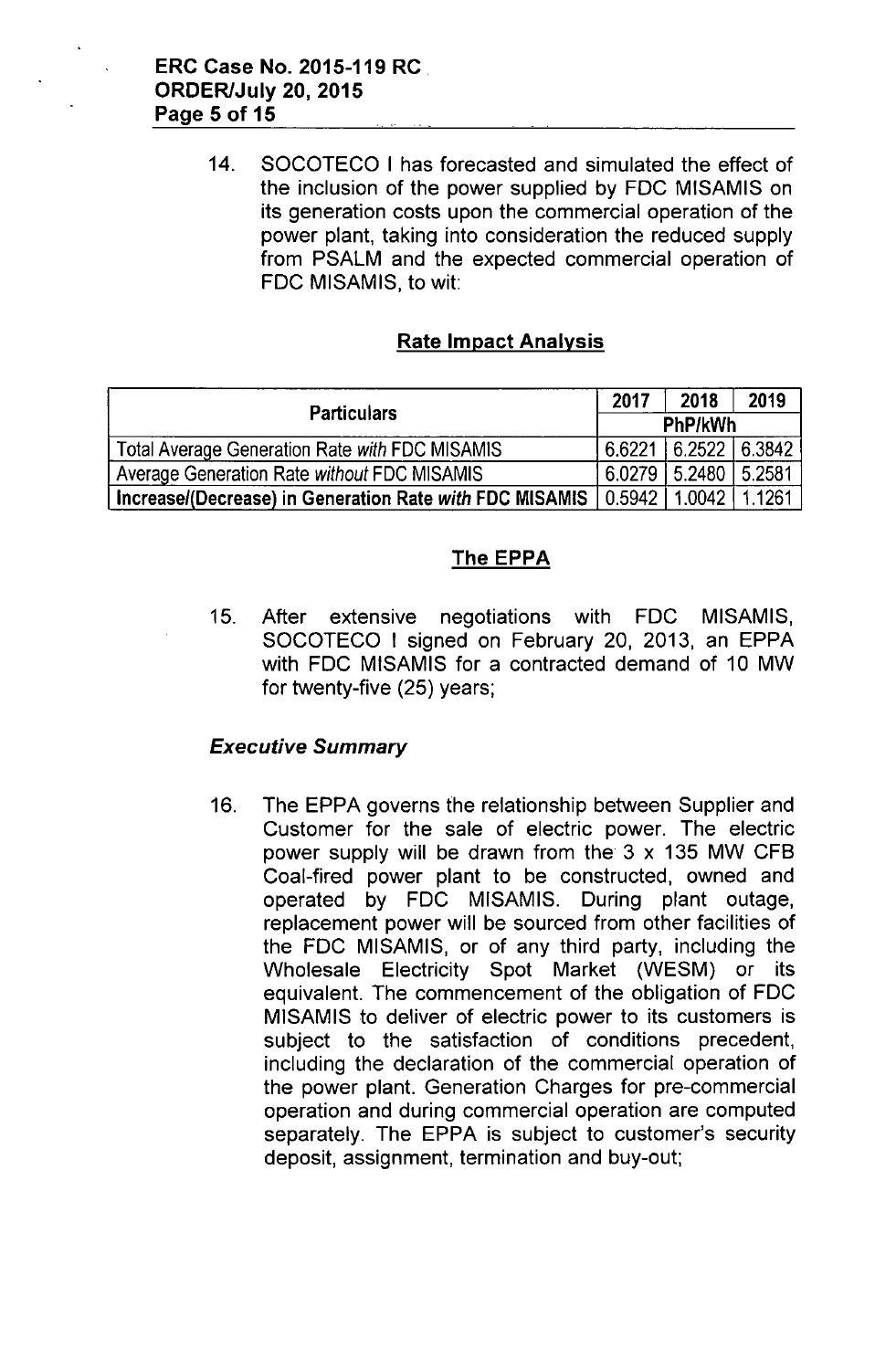#### *Salient Features*

- 17. The EPPA contains the following salient terms and conditions:
	- a. Commercial Operation Date. The target Commercial Operation Date is thirty-six (36) calendar months after all the requirements (Conditions Precedent to Commercial Operation Date) have been met;
	- b. Term. The Term of the EPPA shall be twenty (20) years from the Commercial Operation Date, unless extended: (a) by the grant of grace period; (b) due to Force Majeure; or (c) by mutual written agreement by the Parties;
	- c. Service Specification. They agreed to the following service specifications:

| <b>Contracted Demand</b>         | 10,000 kW                             |  |
|----------------------------------|---------------------------------------|--|
| <b>Contracted Energy</b>         | 87,600,000 kWh                        |  |
| <b>Customer Load Factor</b>      | 100%                                  |  |
| <b>Customer's Minimum Demand</b> | At least 40% of Customer's Contracted |  |
|                                  | Demand                                |  |
| <b>Delivery Point</b>            | Plant Gate - FDC MISAMIS's Power      |  |
|                                  | Plant                                 |  |
| Voltage at the Plant Gate        | 138 kV                                |  |

- d. Increase in Contracted Energy, Monthly Nominated Energy or Contracted Demand. Customer may request an increase to the Contracted Energy, monthly nominated energy or Contracted Demand of a particular Billing Period by delivery of written notice at least sixty (60) days before the date on which such adjustment is proposed to take effect, setting out the reasons therefor;
- e. Premium Charge for Excess Consumption. For consumption higher than the Contracted Energy and/or monthly nominated energy, Customer shall pay the Generation Charge applicable plus a Premium Charge of ten percent (10%);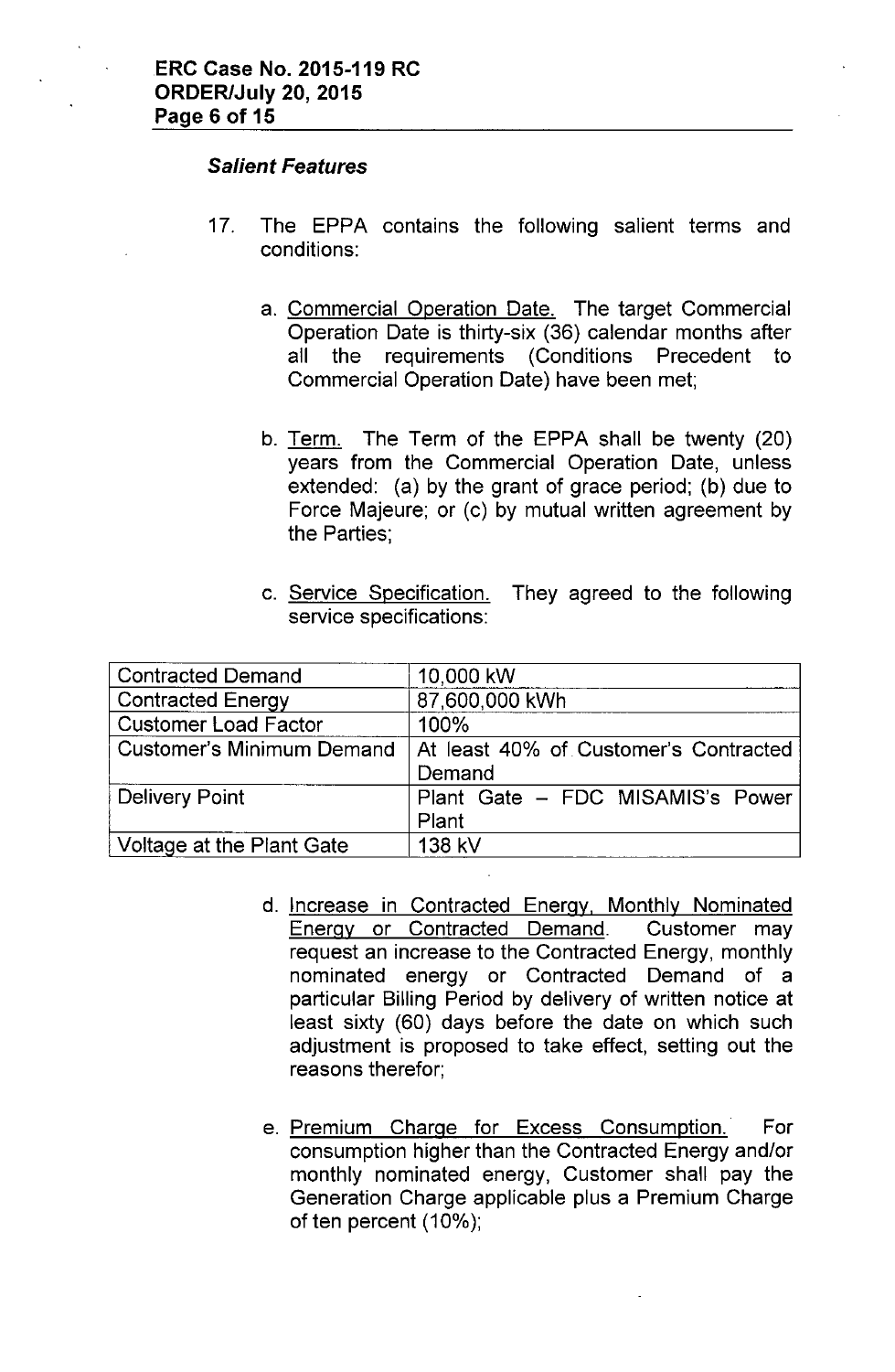- f. Replacement Power In Excess of Outage Allowance. The Supplier shall exert best efforts to procure Replacement Power beyond the Outage Allowance. Notwithstanding any provision in this Agreement to the contrary, the Supplier has the right to source Replacement Power for the Customer from other current or future facilities of the Supplier or of any third party, including the WESM or its equivalent, at the sole election of the Supplier;
- g. Generation Charge. SOCOTECO I shall pay the generation charge consisting of variable and fixed charges, subject to adjustments. The generation charges for pre-commercial operation and during commercial operation are computed based on the Base Energy Rate (BER) computation as follows:

 $BER = (FC_{base} + VC_{base})/Energy$ 

$$
FC_{base} = (CRF^{kW}_{base} + PHP O&W^{kW}_{base} + US O&W^{kW}_{base}) * CD
$$

Where:

 $CRF^{kW}_{base}$  = PhP1,924.48/kW

 $\mathsf{PHP}$  O&M $^{\mathsf{kW}}_{\mathsf{base}}$ = PhP474.75/kW

 $US O&M^{kW}$ <sub>base</sub> = PhP30.64/kW

### $VC<sub>base</sub> = [DCP<sub>base</sub>]<sup>*</sup>[Forest<sub>base</sub>]$ <sup>\*</sup>[ $MCR$ ]<sup>\*</sup>[Energy]/Conversion Factor

Where:

- $DCP_{base}$ = US\$72/MT
- $F$ orex $_{base}$ = PhP41.12/US\$
- MCR = 0.70kg/kWh

Conversion Factor =  $1,000$  kg/MT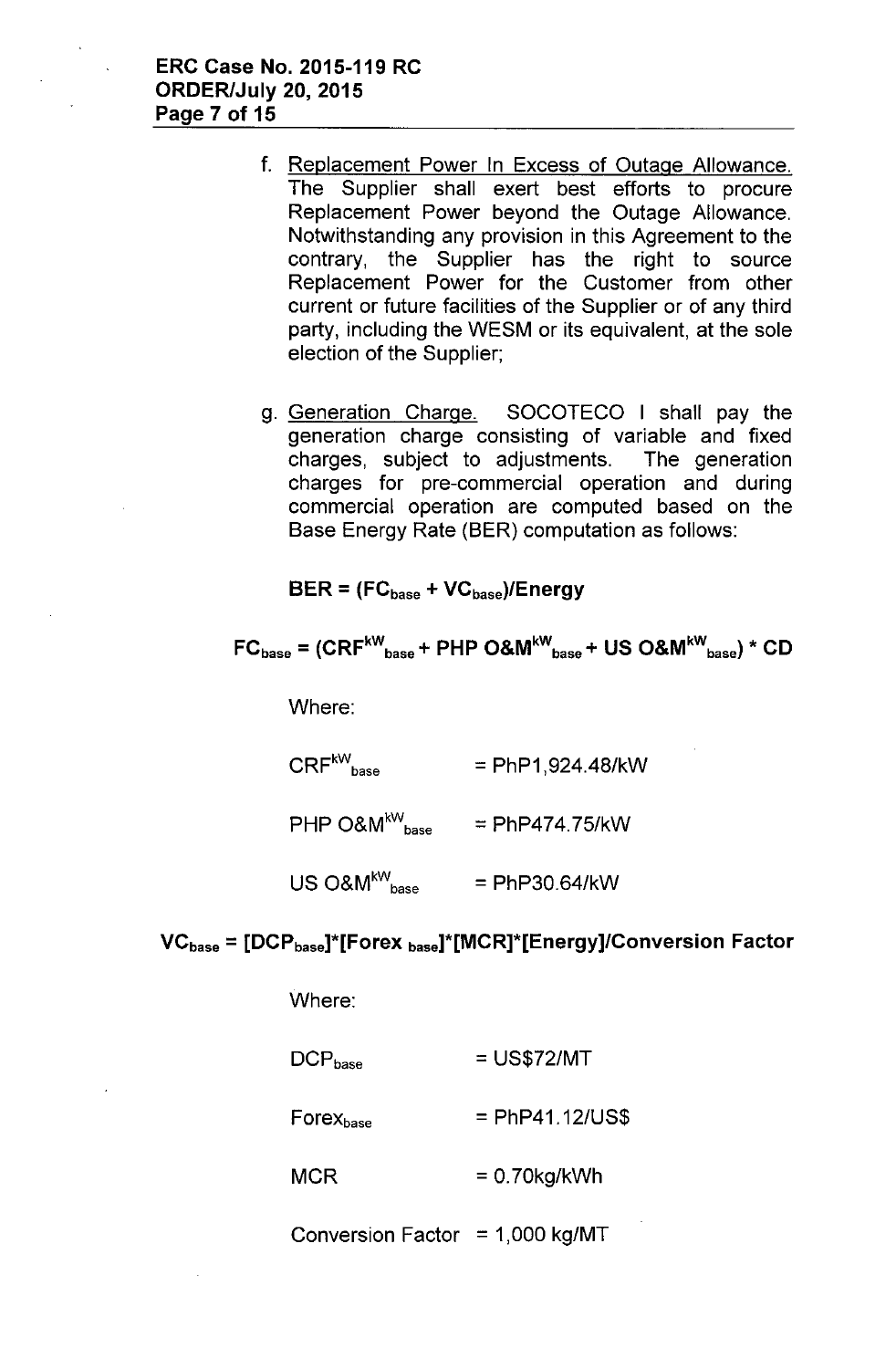- h. Customer Failure to Off-take Power. If the Customer off-takes power less than the Contracted Energy and/or Contracted Demand, the Customer shall still pay the full Generation Charge for the Contracted Energy and/or Contracted Demand, and all applicable fees, charges and costs;
- i. Transmission Fees, Ancillary Services Charges, Line Rental Charges, and WESM Costs. The Customer shall pay for Transmission Fees, Ancillary Services Charges, Line Rental Charges, and WESM Costs. All other transmission charges and market related fees/charges that are not part of the generation charge shall be for the account of Customer;
- j. Security Deposit. The Security Deposit shall be in an amount equivalent to one hundred percent (100%) of the projected highest monthly Power Bill for the first Contract Year of the Agreement;
- k. Assignment. In all cases of valid assignment, the assignee shall assume all the rights and obligations of the assignor under this Agreement; and
- I. Adjustments Due to Force Majeure. The Supplier shall have seventy-two (72) hours to restore interrupted supply counted from the time a Force Majeure Event prevented it from supplying electric power to the Customer. The Customer shall not be entitled to interruption adjustment during such period. On the other hand, the Customer shall have seventy-two (72) hours to resume taking electric power counted from the time a Force Majeure Event prevented it from fully taking its Contracted Energy;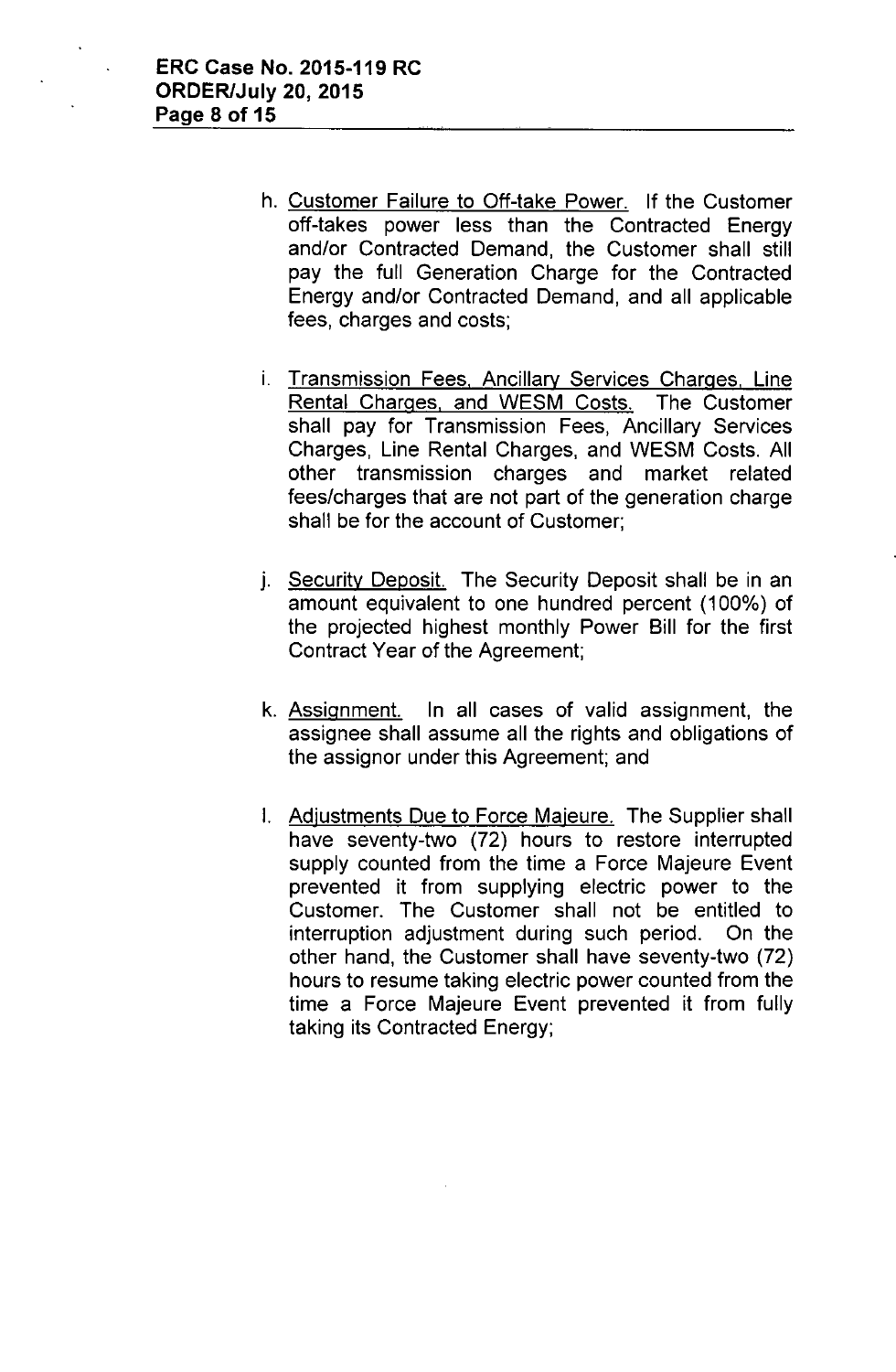# **Other Related Documents**

18. In further support of the instant application, they submit to the Commission, the following documents:

| <b>Annex</b>            | <b>Nature of Documents</b>                                                                |
|-------------------------|-------------------------------------------------------------------------------------------|
| A                       | EPPA between SOCOTECO I<br><b>FDC</b><br>and                                              |
|                         | MISAMIS dated February 20, 2013                                                           |
| B                       | <b>SOCOTECO I Certificate of Franchise</b>                                                |
| $\overline{\text{C}}$   | <b>SOCOTECO I Certificate of Registration</b>                                             |
| D                       | <b>SOCOTECO I Articles of Incorporation</b>                                               |
| $\mathsf E$             | FDC MISAMIS Certificate of Registration                                                   |
| $E-1$                   | Renewable<br>Power<br>Holdings,<br>Green                                                  |
|                         | Incorporated's Certificate of Incorporation                                               |
| $E-2$                   | Strong Field Energy Corporation's Certificate of                                          |
|                         | <b>Filing of Amended Articles of Incorporation</b>                                        |
| $\mathsf F$             | FDC MISAMIS General Information Sheet (GIS)                                               |
| $\overline{\mathsf{G}}$ | MISAMIS latest Audited Financial<br><b>FDC</b>                                            |
|                         | Statements (AFS)                                                                          |
| $\mathsf{H}$            | Affidavit of Service of Application (including                                            |
|                         | annexes) to the Legislative Body of the City of                                           |
|                         | Koronadal, South Cotabato                                                                 |
| $H-1$                   | Affidavit of Service of Application (including                                            |
|                         | annexes) to the Legislative Body of the Province                                          |
|                         | of South Cotabato                                                                         |
| I                       | Affidavit of Service of Application (including                                            |
|                         | annexes) to the Legislative Body of the City of                                           |
|                         | Makati                                                                                    |
| $\sf J$                 | Copy of the Affidavit of Publication                                                      |
| $J-1$                   | Copies of newspaper publications of general                                               |
|                         | circulation within the franchise<br>or<br>area<br>area                                    |
|                         | where SOCOTECO I and FDC MISAMIS                                                          |
| K.                      | principally operate                                                                       |
|                         | PSALM certification of insufficient capacity to<br>supply Mindanao Distribution Utilities |
| L                       | SOCOTECO I Actual and Forecasted Load Data                                                |
| M                       | SOCOTECO I Procurement Process<br>(in<br>a                                                |
|                         | sealed envelope)                                                                          |
| N                       | <b>SOCOTECO I Rate Impact Analysis</b>                                                    |
| O                       | SOCOTECO I Board Resolution No. 106, Series                                               |
|                         | of 2012                                                                                   |
| $O-1$                   | SOCOTECO I Board Resolution No. 67, Series                                                |
|                         | of 2013                                                                                   |

 $\bar{z}$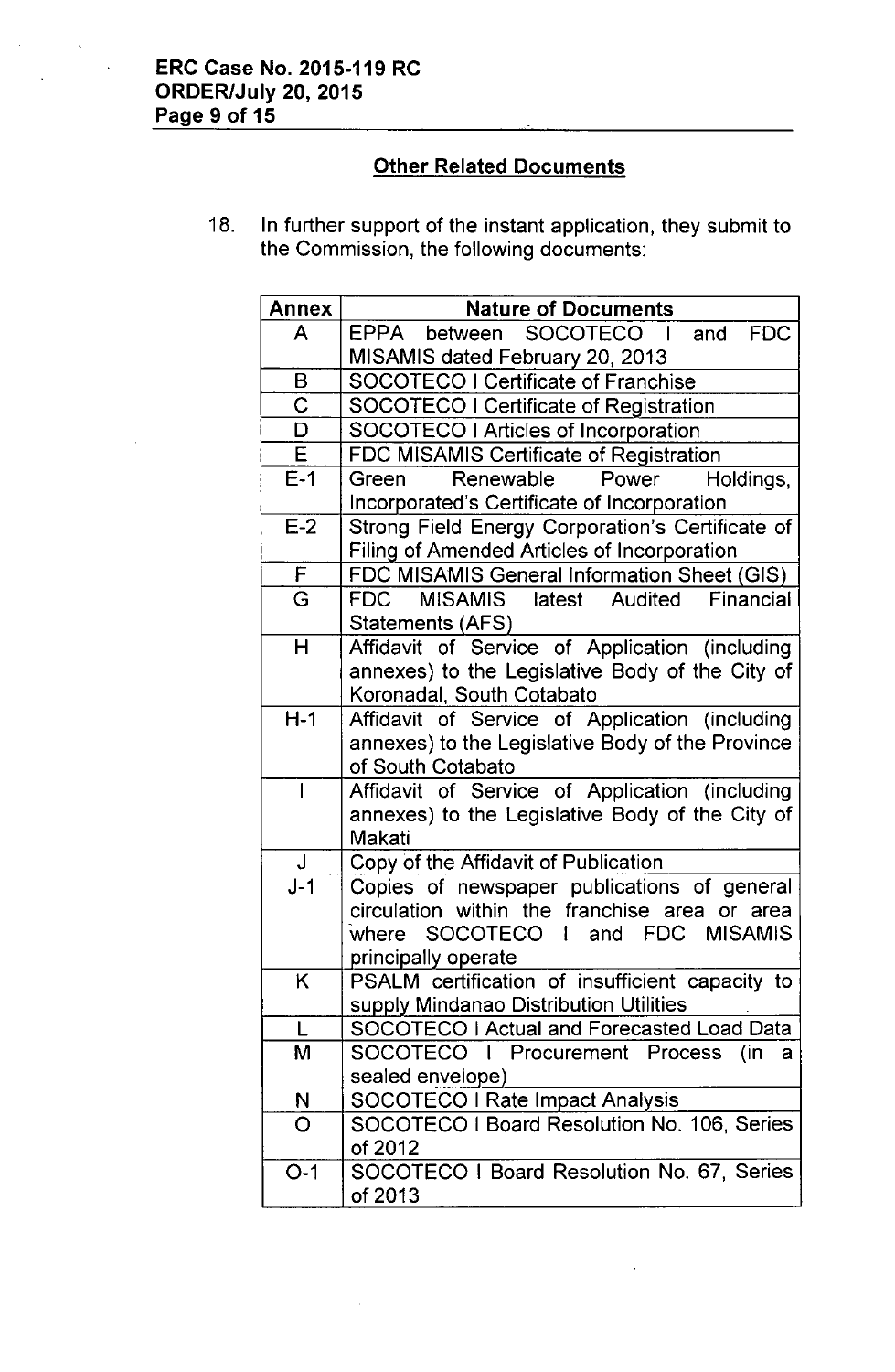| P      | Sources of Funds/Financial Plans; Debt/Equity<br>Ratio; Project Cost; and Computation of Return<br>on Investment/Weighted Average Cost<br>of<br>Capital (WACC) (in a sealed envelope) |
|--------|---------------------------------------------------------------------------------------------------------------------------------------------------------------------------------------|
| Q      | FDC MISAMIS Board of Investments (BOI)                                                                                                                                                |
|        | Certificate of Registration                                                                                                                                                           |
| R      | FDC MISAMIS Environmental Compliance                                                                                                                                                  |
|        | Certificate (ECC)                                                                                                                                                                     |
| S      | FDC MISAMIS Fuel Procurement Process (in a                                                                                                                                            |
|        | sealed envelope)                                                                                                                                                                      |
| $\top$ | Land Bank of the Philippines (LBP) Certification                                                                                                                                      |
|        | - Indicative Key Terms and Conditions (in a                                                                                                                                           |
|        | sealed envelope)                                                                                                                                                                      |

19. Pursuant to ERC Resolution No. 9, Series of 2010, FDC MISAMIS shall file the necessary application for a COC no later than (3) months prior to the commercial operations date of the 3 X 135 MW CFB coal-fired power plant;

# **Allegations in Support of the Motion for Confidential Treatment of Information**

20. The Commission may, upon request of a party and determining that the disclosure of information requested to be treated as confidential information is justified, treat certain information submitted to it as confidential. $3$ SOCOTECO I and FOC MISAMIS are bound by confidentiality agreement prohibiting the disclosure of any business, technical, marketing, operational, organizational, financial or other information and trade secrets and other confidential documents, papers and information.<sup>4</sup> Accordingly, they request before the Commission that Annexes "M", "P", "S", and "T" not be disclosed and be treated as confidential in accordance with Rule 4 of the ERC Rules. These Annexes contain confidential information critical to the business operation of FOC MISAMIS including trade secrets and business calculations, assumptions and projections; and

 $3$  Rule 4 - Confidential Information, ERC Rules

<sup>4</sup> Article 14 of the EPPA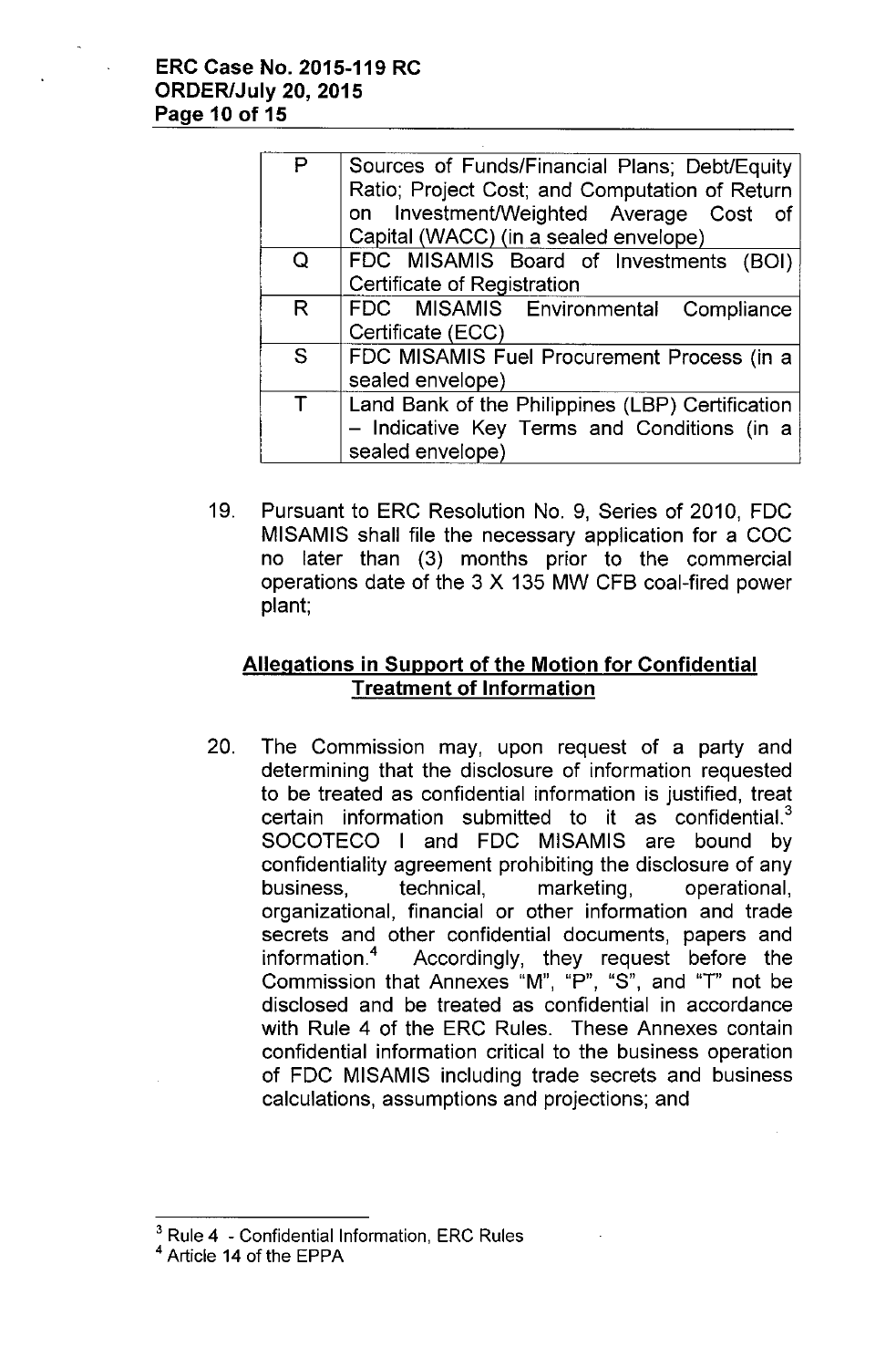### **Prayer**

- 21. Thus, they pray that the Commission:
	- a. Approve their duly negotiated EPPA;
	- b. Issue an Order: i) treating Annexes "M", "P", "S" and "T", and the information contained therein as confidential; ii) directing their non-disclosure pursuant to Rule 4 of ERC Rules; and iii) prescribing the guidelines for the protection thereof; and
	- c. After trial on the merits, issue a permanent approval of their EPPA which would authorize SOCOTECO I to charge and collect the fees under the same as well as pass on the full amount to its member-consumers.

Finding the said application to be sufficient in form and substance with the required fees having been paid, the same is hereby set for jurisdictional hearing, expository presentation, pre-trial conference and evidentiary hearing on **August 18, 2015 (Tuesday) at ten o'clock in the morning (10:00 A.M.) at SOCOTECO I's Principal Office, City of Koronadal, South Cotabato.**

SOCOTECO I and FOC M!SAMIS are hereby directed to cause the publication of the attached Notice of Public Hearing, at their own expense, twice (2x) for two (2) successive weeks in two (2) newspapers of general circulation in the Philippines, with the date of the last publication to be made not later than ten (10) days before the date of the scheduled initial hearing. They are also directed to inform the customers within SOCOTECO I's franchise area, by any other means available and appropriate, of the filing of the instant application, their reasons therefor, and of the scheduled hearing thereon.

Let copies of the application, this Order, and the attached Notice of Public Hearing be furnished the Office of the Solicitor General (OSG), the Commission on Audit (COA) and the Committees on Energy of both Houses of Congress. They are hereby requested, if they so desire, to send their duly authorized representatives at the scheduled hearing.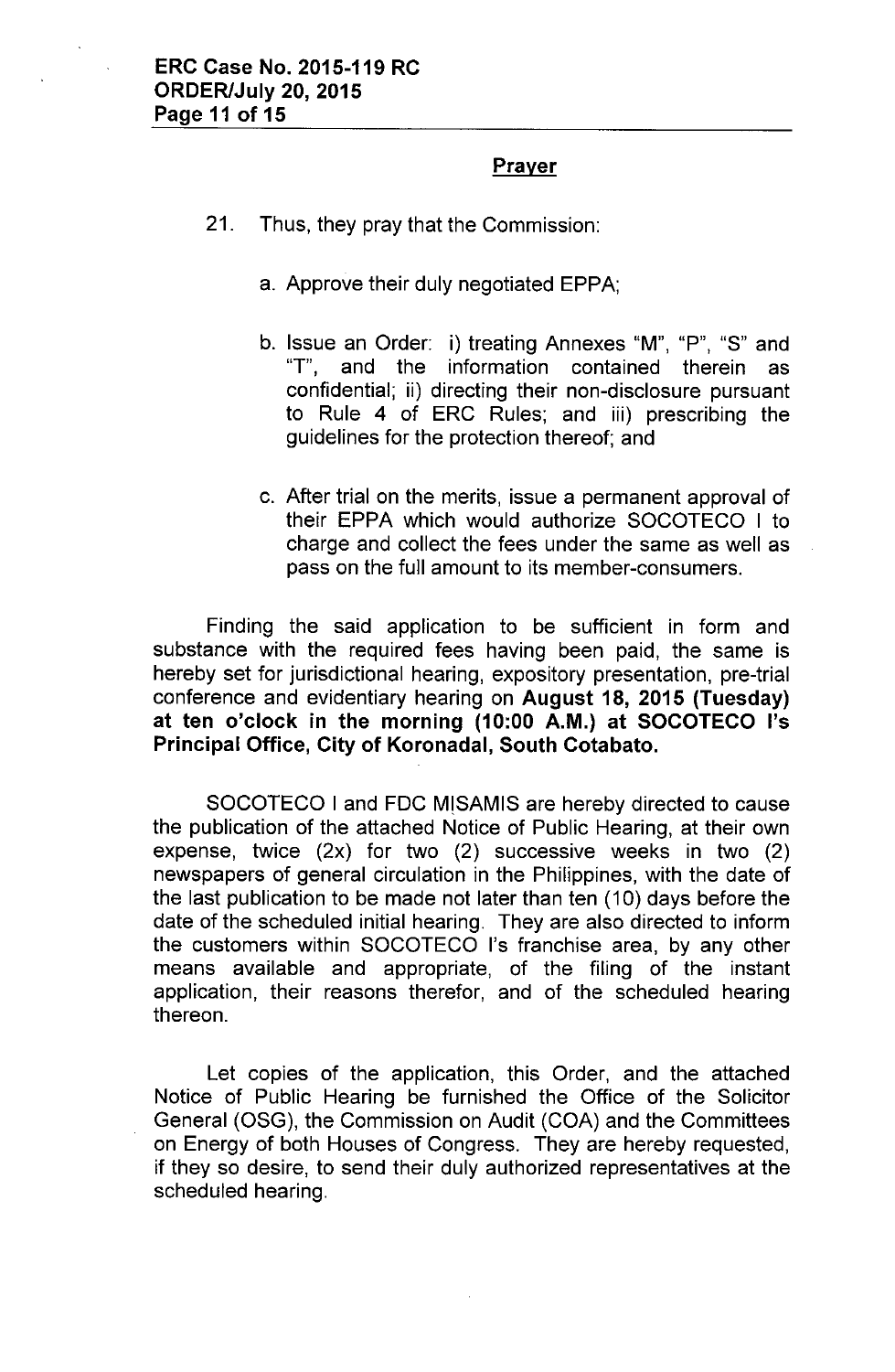### **ERC Case No. 2015-119 RC ORDER/July 20, 2015 Page 12 of 15**

Likewise, let copies of this Order and the attached Notice of Public Hearing be furnished the Offices of the Mayors of the City and Municipalities within SOCOTECO I's franchise area and the Provincial Governor of South Cotabato for the appropriate posting thereof on their respective bulletin boards.

SOCOTECO I and FOC MISAMIS are hereby directed to furnish all those making requests therefor with copies of the application and its attachments, subject to reimbursement of reasonable photocopying costs.

On the date of the initial hearing, SOCOTECO I and FOC MISAMIS must submit to the Commission their written Compliance with the jurisdictional requirements attaching therewith, methodically arranged and duly marked, the evidences of the actual posting and publication of the Notice of Public Hearing consisting of certifications issued to that effect, signed by the afore-mentioned Mayors and Governor or their duly authorized representatives, bearing the seals of their offices, and the affidavits of the Editors or Business Managers of the newspapers where said Notice of Public Hearing were published together with the complete issues of the said newspapers, and such other proofs of compliance with the requirements of the Commission.

SOCOTECO I and FOC MISAMIS and all interested parties are directed to submit, at least five (5) days before the date of initial hearing and pre-trial conference, their respective Pre-Trial Briefs containing, among others:

- (a) A summary of admitted facts and proposed stipulation of facts;
- (b) The issues to be tried or resolved;
- (c) The documents or exhibits to be presented, stating the purposes thereof and proposed markings therefore; and
- (d) The number and names of the witnesses, with their written testimonies in an individual affidavit form, to be attached to the Pre-Trial Brief.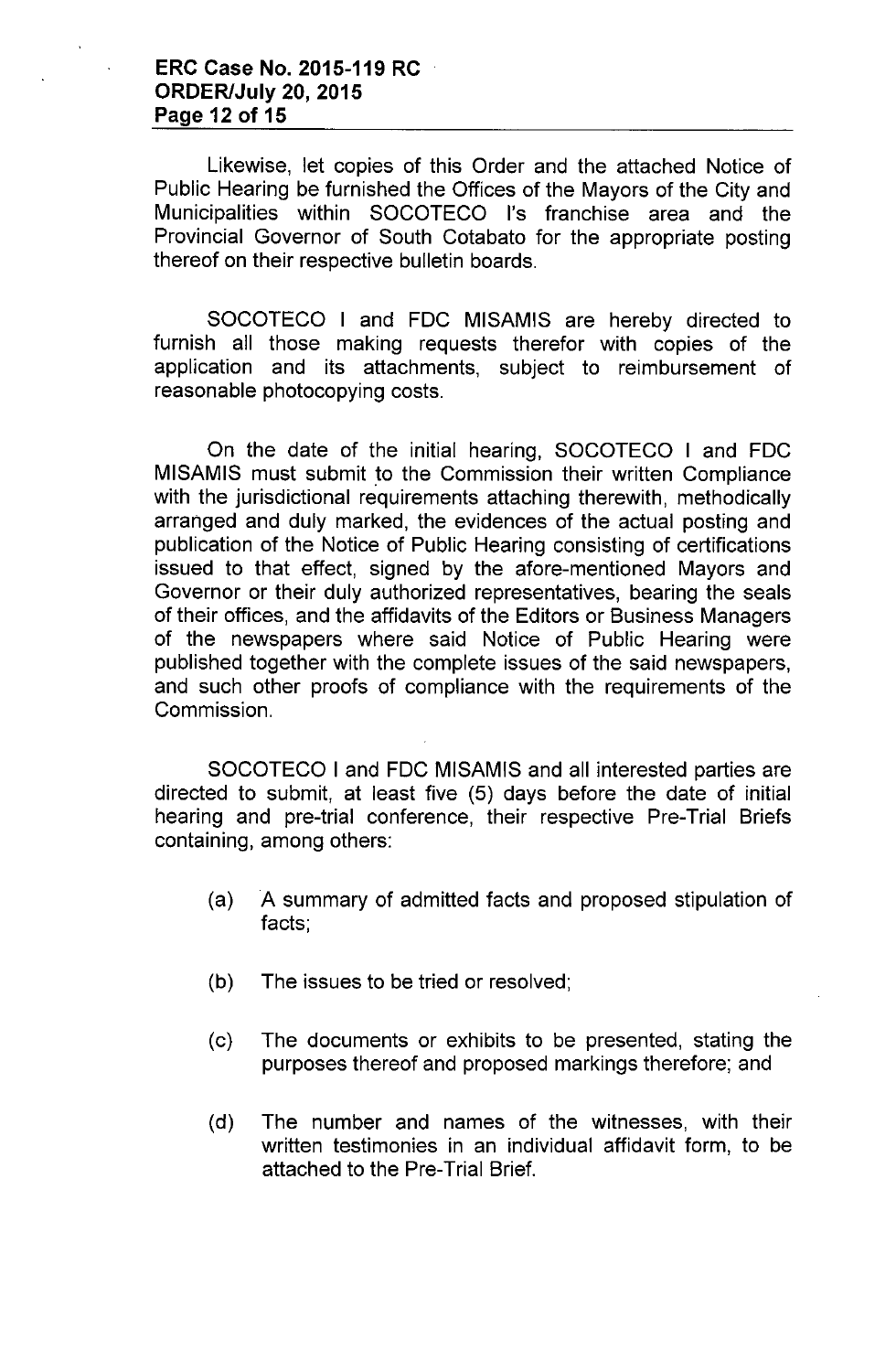Failure of SOCOTECO I and FOC MISAMIS to submit the required Pre-Trial Brief and Judicial Affidavits of their witnesses within the prescribed period shall be a ground for cancellation of the scheduled hearing, and the resetting of which shall be six (6) months from said date of cancellation.

As part of the pre-trial conference, SOCOTECO I and FDC MISAMIS must also be prepared to make an expository presentation of their application, aided by whatever communication medium that they may deem appropriate for the purpose, in order to put in plain words and explain, for the benefit of the member-consumers and other concerned parties, what the application is all about and the reasons and justifications being cited in support thereof.

#### SO ORDERED.

Pasig City, July 20,2015.

FOR AND BY AUTHORITY OF THE COMMISSION:

 $F$ REDO $\Lambda$ . NON

Officer-In-Charge and Commissioner *t-(*

rom /s COTECO I and FDC MISAMIS EPPA/2015-119 RC/initial order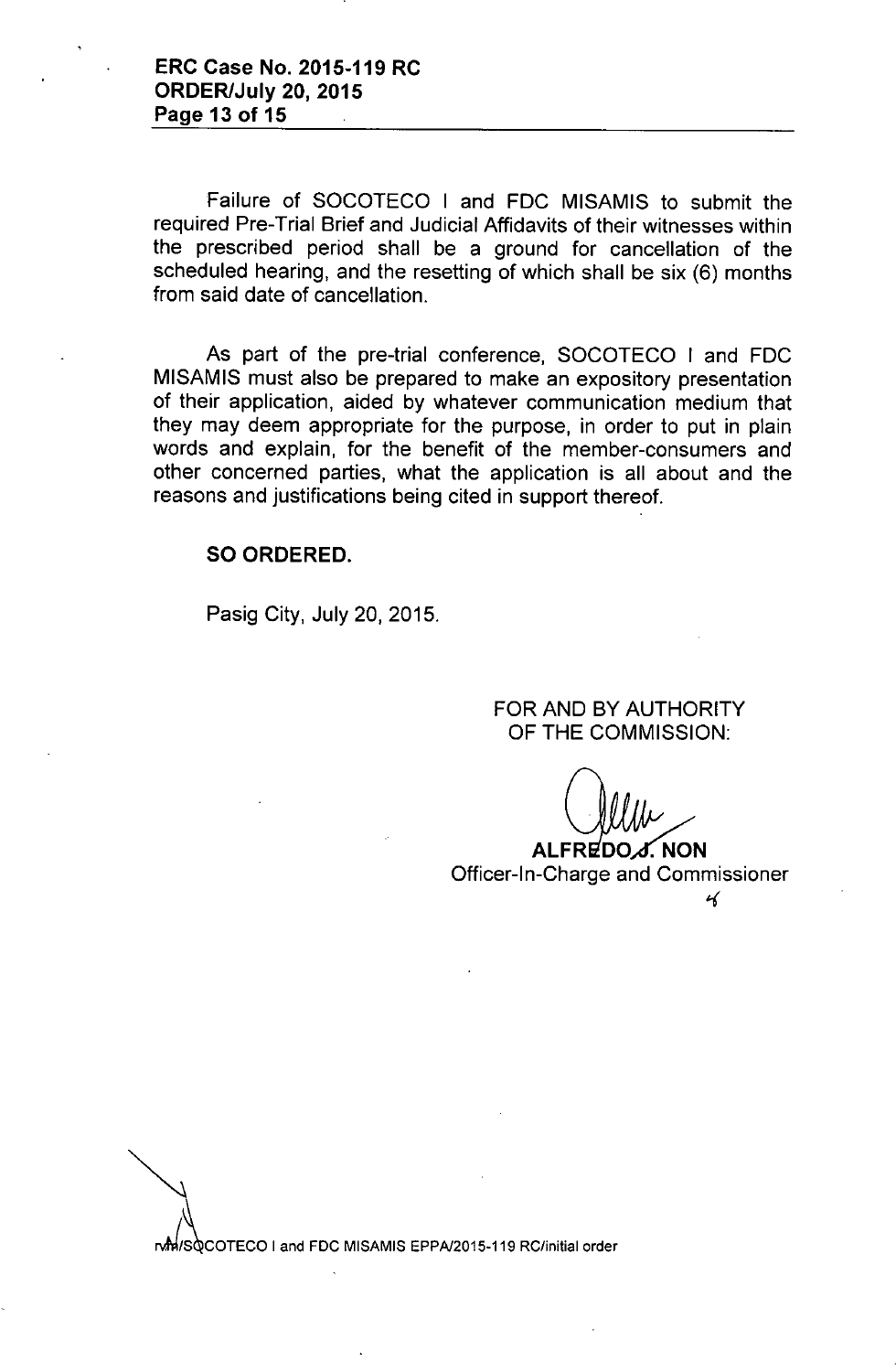Copy Furnished:

- 1. **Atty. Eleuterio F. Diao, IV** *Counsel for SOCOTECO I* 1906 Bontong Camaman-an, Cagayn de Oro City
- 2. **Quiason Makalintal Barot Torres Ibarra and Sison** *Counsel for FOC MISAMIS* 21<sup>st</sup> Floor, Robinsons-Equitable Tower, 4 ADB Avenue corner Poveda St., Ortigas Center, Pasig City
- 3. **South Cotabato I Electric Cooperative, Incorporated (SOCOTECO I)** City **of** Koronadal, South Cotabato
- 4. **FDC Misamis Power Corporation (FDC MISAMIS)** 23<sup>rd</sup> Floor, PBCom Tower, 6795 Avala Avenue corner V.A. Rufino St., Makati City
- 5. **Office of the Solicitor General (OSG)** 134 Amorsolo Street, Legaspi Village, City of Makati 1229
- 6. **Commission on Audit (COA)** Commonwealth Avenue, Quezon City 1121
- 7. **Senate Committee on Energy** GSIS Building, Roxas Boulevard, Pasay City 1300
- 8. **House of Representatives Committee on Energy** Batasan Hills, Quezon City 1126
- 9. **Office of the City Mayor** City of Koronadal, South Cotabato
- 10. **Office of the Municipal Mayor** Banga, South Cotabato
- 11. **Office of the Municipal Mayor** Norallah, South Cotabato